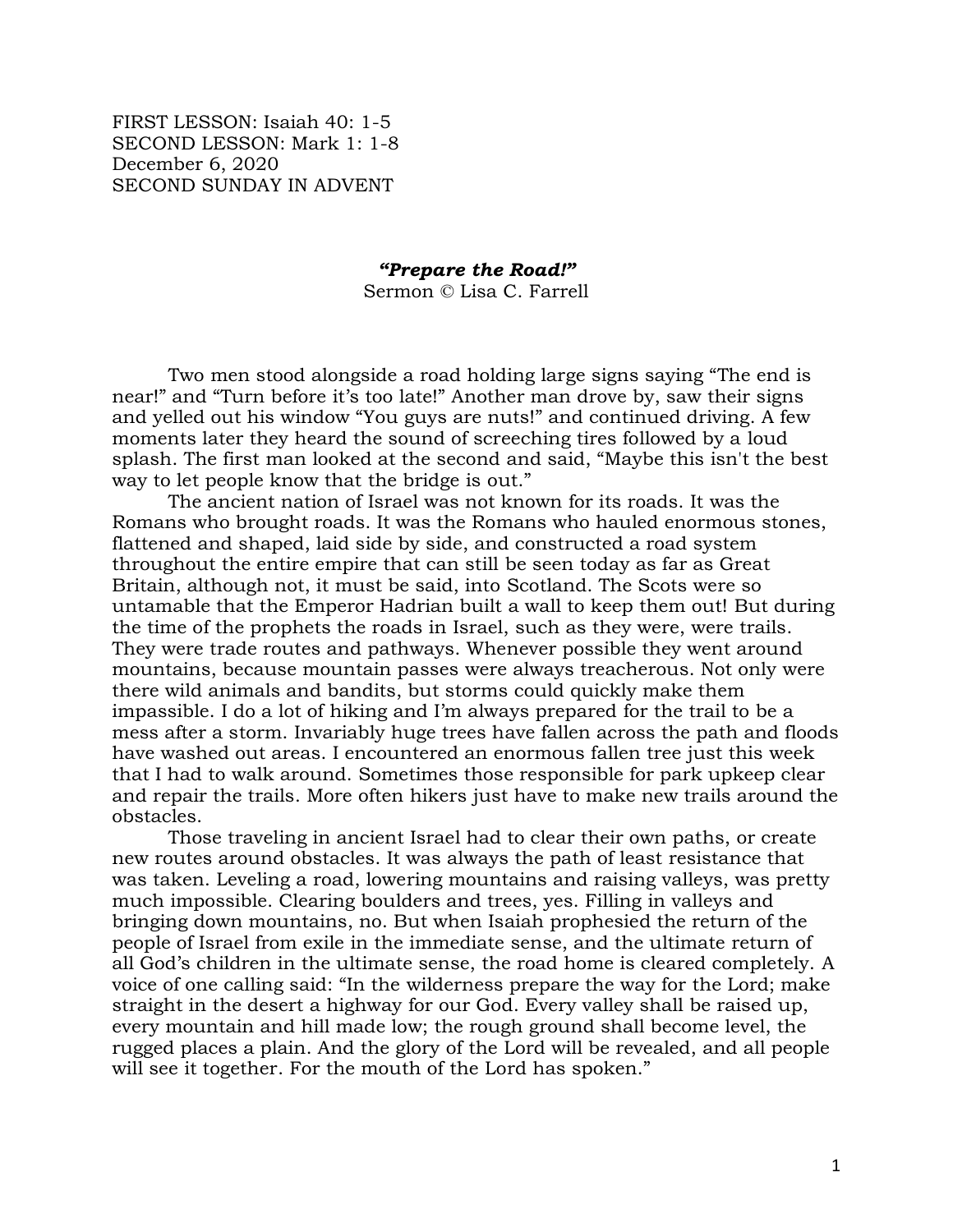John the Baptist was that voice in the wilderness. But how did he clear the way for the Lord? How did he go about raising valleys, lowering mountains, shifting boulders and cutting down trees? He called people to engage in some extremely uncomfortable self-examination and to put things right. Christians traditionally refer to this as repentance, but because that word has become associated with a caricature of fundamentalist pastors carrying large signs saying "Repent! The end is near!" I prefer to use different words. Let's try, rigorous self-honesty followed by change.

Interestingly enough, this is exactly what the Twelve Steps of Alcoholics Anonymous does—although it does so in carefully worked out increments. And the reason given to newcomers is clear. "The person I was drank. The person **I was** will drink again." The only way to stay sober is total spiritual transformation. I have a pastor friend who was so struck by the philosophy of the AA group that met in his building every day that he actually worked the steps himself, even though he was not an alcoholic. While he didn't have to admit he was powerless over alcohol, step one, he could admit he was powerless over his own sinful nature. He could come to believe that a power greater than himself could restore him to sanity, step two, and he could make a decision to turn his will and his life over to the care of God, which is step three. Steps four and five cover the full acknowledgement of wrongs done and recognition of guilt—both true guilt and the letting go of false guilt . . . and confession to God in the presence of another trusted human being. Six and seven are about being entirely ready for God to remove our defects and asking God to remove our shortcomings. Only God can change us at this level. We actually can't do this on our own. And steps eight and nine involve making a list of those we have harmed and making restitution whenever possible, except when to do so would injure them or others. Continuing to take a personal inventory and promptly admitting when we are wrong is step ten. Eleven is a lifestyle of prayer and meditation seeking to understand and do God's will and twelve involves carrying the message to others. When I stopped to think about it this week, this a program that John the Baptist himself would have recommended! This is preparing the way for the Lord in twelve concrete steps.

My Calvinist Presbyterian background teaches me to look to the grace and sovereignty of God in all things, minimizing the human role in salvation. The opposite end of the theological spectrum puts all of the emphasis on human decision and it is entirely up to us whether or not we accept God's salvation. But really it is a mysterious combination of the two. John came to prepare the way for the Lord by calling people to an honest reckoning of their lives. He did this by preaching in the wilderness, and by baptizing people. John's baptism was a new thing. Self-administered ceremonial washing was common. People cleansed themselves from ritual impurity as part of life. And there was such a thing as proselyte baptism for those converting to Judaism. But a Jew had no need of this! John was actually asking Jews to do something only converts did. It was a way of conveying that their sin had estranged them so far from God that they had become like Gentiles. The recommitment needed was so drastic nothing short of a conversion experience would do. John's was a baptism of repentance, of a deep change of heart, mind and behavior. The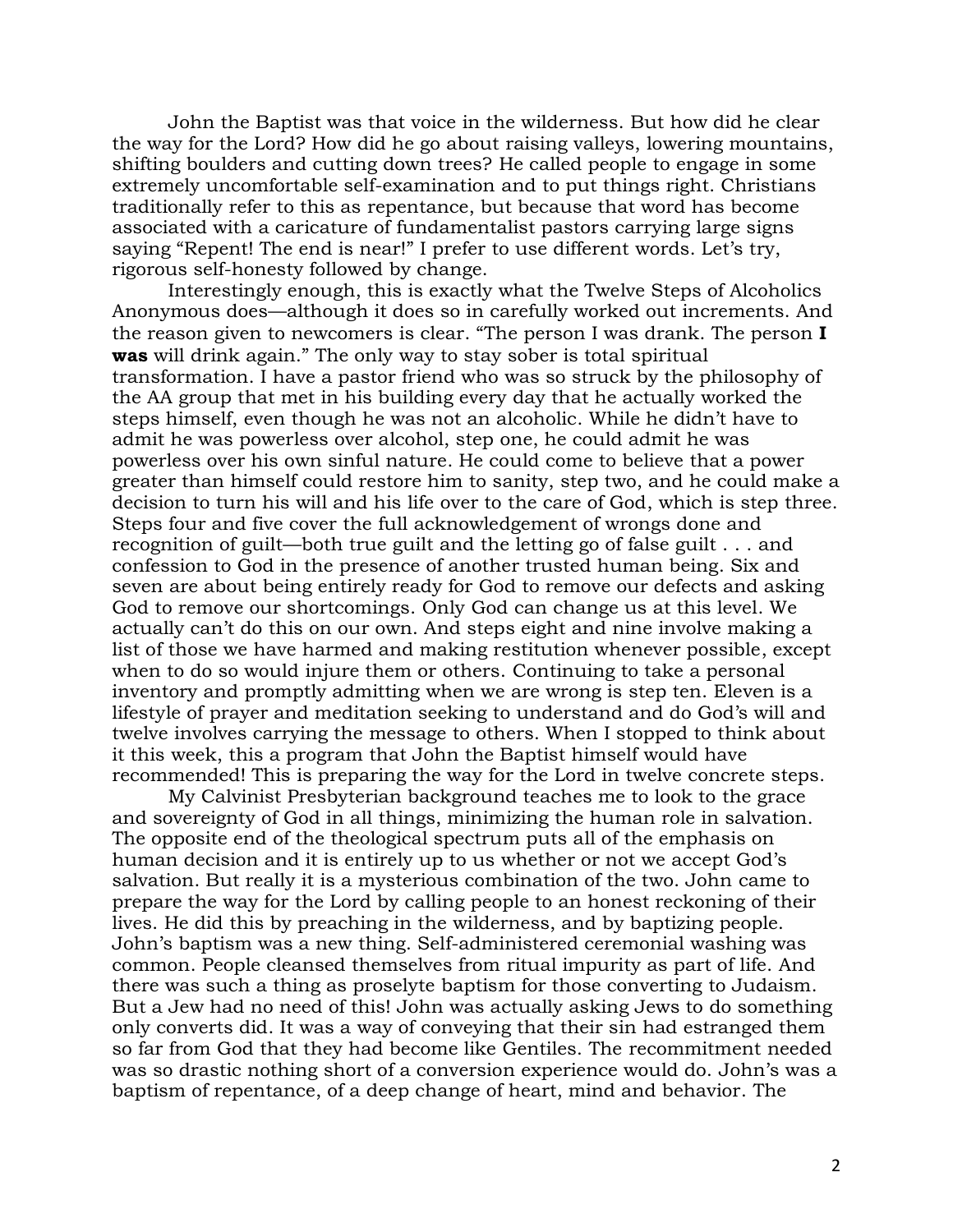Greek word is *metanoia*. It is the type of drastic change demonstrated in the lives of those who practice the twelve steps. The result is spiritual awakening and new life.

We may or may not practice the twelve steps, but all of us can do the work of preparing the way for the Lord in our hearts. It requires of us rigorous self-honesty. In order to change something that is wrong we must first recognize that something is wrong! That is the hardest part for most people. People in AA only do it because it is a matter of life or death. The average person is at a spiritual disadvantage. The average person can rationalize, procrastinate and completely deny reality. But that way leads to death, not life.

So today let's keep it simple. Today let us ask ourselves one question. What is blocking my spiritual path right now? Is there a boulder—a burden so huge I don't know how to shift it? Is there a valley—a depression so deep I can't find my way around it. Are there rough and uneven places in my relationships? Are there mountains of ego or self-aggrandizement that need to be brought low? Has any obstacle sent me so far off course that I don't know how to find my way back to the right path? When we come and lay our mess and burdens before God with total rigorous honesty, then and only then can the Spirit work. God will not always change our eternal circumstances, but God can remove the blockages and heal the deep wounds. God can give us the courage we need to make changes. I can't fix what is wrong on my own, but I can acknowledge what is wrong so the Spirit of God can work in me.

John the Baptist preached in the wilderness, and the wilderness has always been important in the history of Israel. The people wandered in the wilderness for forty years. They rebelled in the wilderness and they came back to God in the wilderness. They learned about God's provision in the wilderness, and they became a people in the wilderness. Although few of us here have ever experienced true wilderness, we are living through a kind of wilderness time right now. The familiar landmarks of life are not there. Covid 19 has turned our entire world upside-down. We are trying desperately to stay safe and isolated long enough to get vaccinated. And our political conflicts have grown in intensity to explosive and dangerous levels. But while the wilderness presents dangers, it also brings opportunities. When the ordinary routines are stripped away, we can more clearly examine our lives and discern where we are spiritually. And in the end God promises that "the glory of the Lord will be revealed, and all people will see it together. For the mouth of the Lord has spoken." Amen.

Isaiah 40: 1-5

**40** Comfort, comfort my people, says your God. **<sup>2</sup>** Speak tenderly to Jerusalem, and proclaim to her that her hard service has been completed, that her sin has been paid for, that she has received from the Lord's hand

double for all her sins.